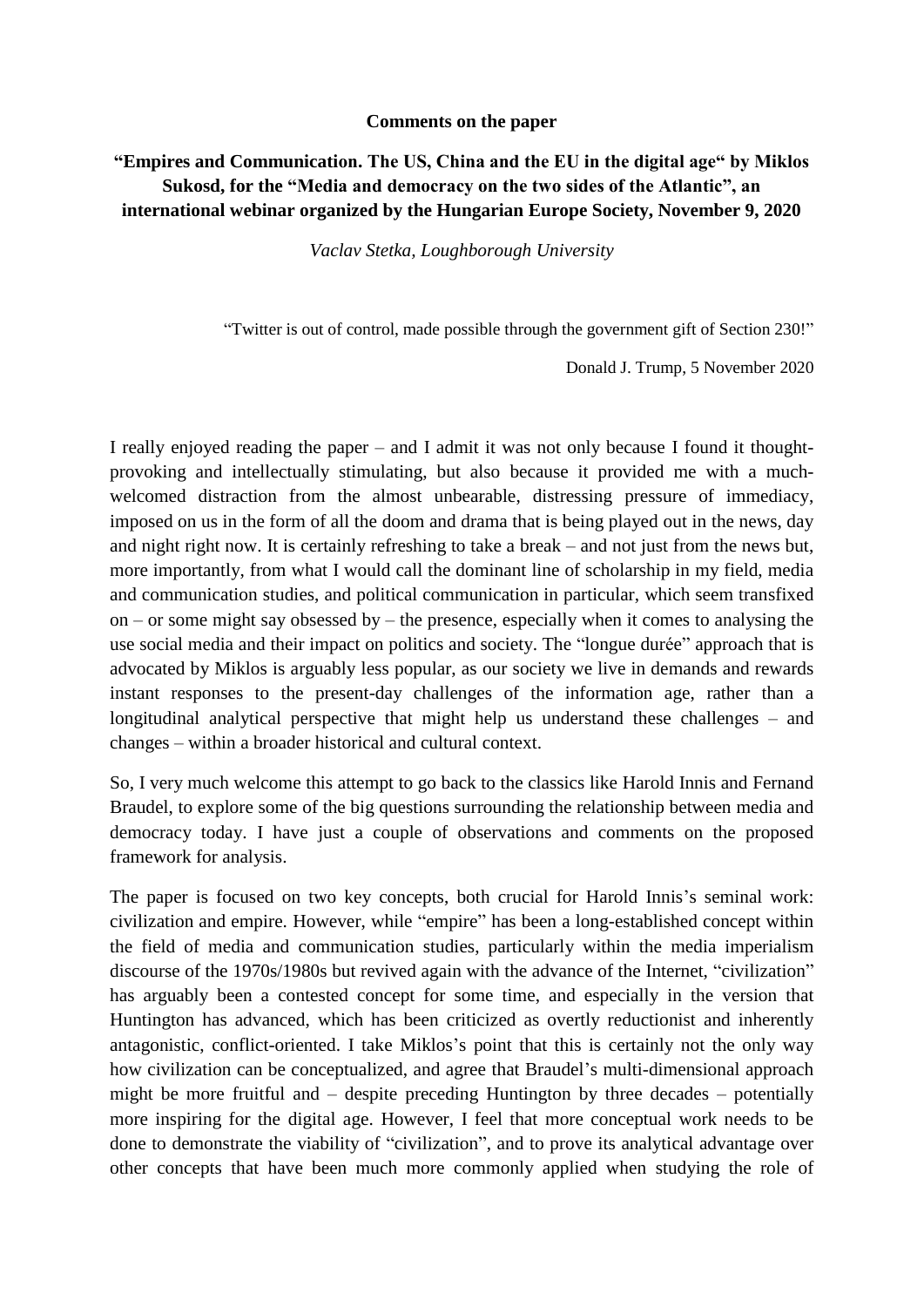communication in social change on a macro-level, particularly "culture" and "society"; I am not arguing it cannot be useful, but it needs more thought than is currently offered in the paper before it can be rehabilitated.

Unlike civilization, "empire", as already mentioned, is a concept that is certainly not strange to the studies of new media and the digital geopolitics. Herbert Schiller's original concept of "electronic colonialism" (1976) has been transformed into "digital colonialism" in the last couple of decades, and applied to analyses of new forms of dominance and dependency that are driven by the spreading of global digital communication infrastructure. However, while the media imperialism discourse has evolved to reflect on the diminishing role of the state, and increasing role and influence of multinational corporations over time – notably, Herbert Schiller himself argued in one of his last texts in 1992 that it is the corporations, rather than states, that are the primary drivers of cultural imperialism in the coming age of globalization – the framework that this paper outlines with regards to contemporary empires seems to be somehow stuck in the old, state-centred discourse of imperialism. It might be appropriate to talk about China as "digital totalitarian empire", given what we know both about the level of state-party control of the rising tech platforms in China – after all, we were given an explicit illustration of who is the boss last week, when China's richest entrepreneur and tech tycoon Jack Ma saw the planned IPO of his Ant Group (at an estimated value of 37bil. USD) halted by the government, following his criticism of China's financial regulatory system.<sup>1</sup> However, I would argue that this system does not have an equivalent either in the contemporary United States, or – and much less so – in the EU. Calling the US as "a global digital empire", as the paper does, makes it sound like the US government is directly controlling all the digital platforms and media companies that have their headquarters on the U.S. soil, and even uses them as vehicles for imperialist and colonialist practices. I don't think there is evidence for either of these assumptions – at least not provided in the paper. Many of these corporations are publicly traded companies with large portion of stocks owned by global investors and hedge funds, so while falling under US jurisdiction, their organizational and financial structures exceed the boundaries and regulatory control of a particular nation state. Nothing can be more illustrative of this fact – and weakness of the US government vis-à-vis the digital platforms such as Facebook or Google – than the current discourse about their role in spreading disinformation and enabling the rise of populism and authoritarianism worldwide. It is a discourse dominated precisely by calls for greater regulatory oversight over these platforms which have apparently created global empires of their own – and far greater and influential than any of their analogue predecessors (as Miklos's paper rightly observes). In other words, it is not so much the U.S. imperialism that should be held accountable for the current global digital monopoly of Facebook and Google (and the adverse effect this monopoly has over media markets and journalism worldwide); we can argue whether the real culprit is neoliberalism (and the long-term process of deregulation of communication markets in the West), or the blind pursuit of the ideology of the "information superhighway" and the promise of digital utopia that enabled these tech giants to grow to the levels far beyond anyone's imagination; but either way, it seems to me that the global empires that were built by

1

<sup>&</sup>lt;sup>1</sup>[https://www.reuters.com/article/ant-group-ipo-suspension-regulators/how-billionaire-jack-ma-fell-to-earth](https://www.reuters.com/article/ant-group-ipo-suspension-regulators/how-billionaire-jack-ma-fell-to-earth-and-took-ants-mega-ipo-with-him-idUSKBN27L2GX)[and-took-ants-mega-ipo-with-him-idUSKBN27L2GX](https://www.reuters.com/article/ant-group-ipo-suspension-regulators/how-billionaire-jack-ma-fell-to-earth-and-took-ants-mega-ipo-with-him-idUSKBN27L2GX)